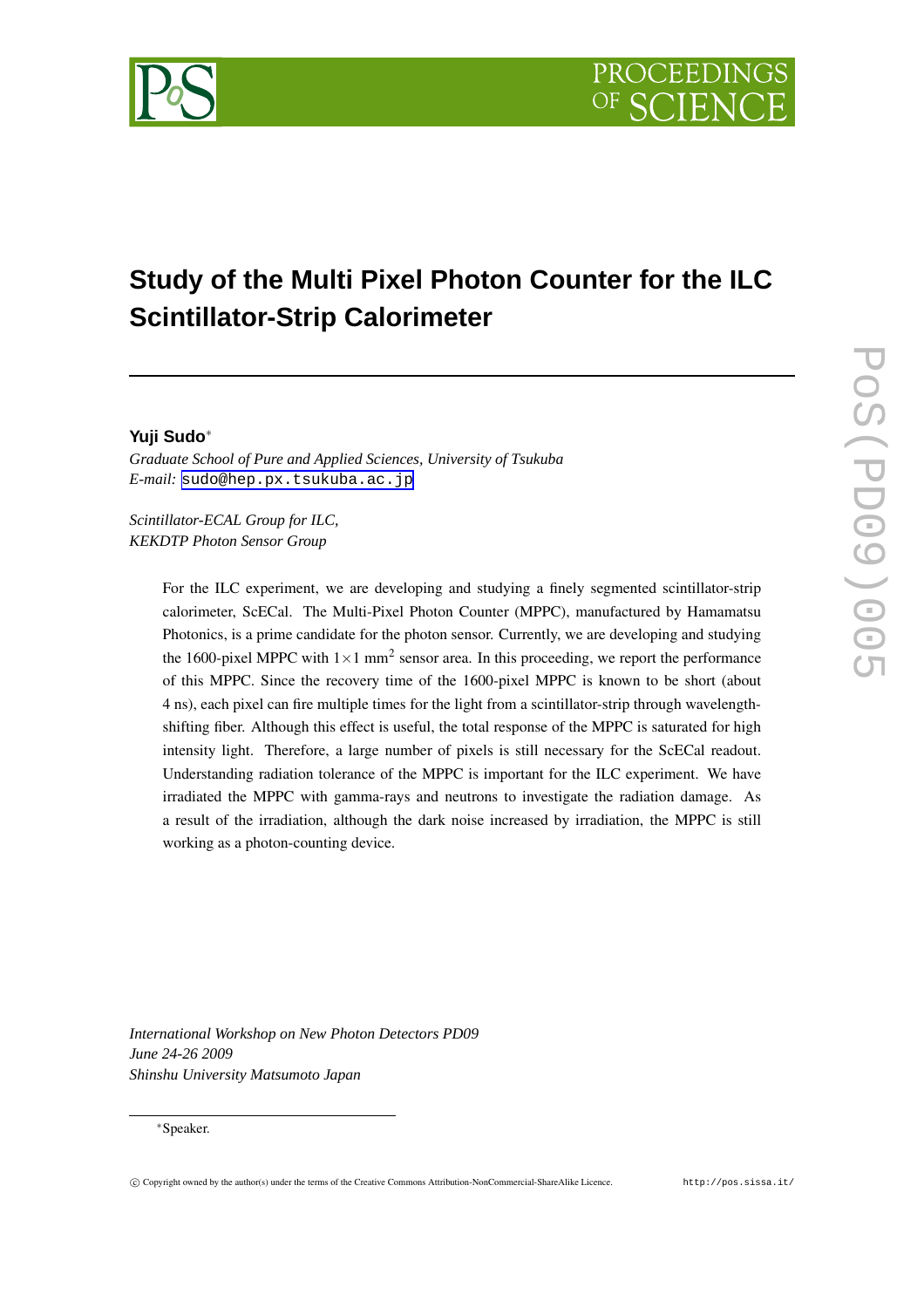## <span id="page-1-0"></span>**1. Introduction**

International Linear Collider experiment (ILC) is the next generation linear collider which has center of mass energy of 500∼1000 GeV. ILC is expected to play an important role in the high energy physics. For the ILC experiment, three detector concepts are currently proposed. We are developing and studying the calorimeter for the ILD [[1\]](#page-5-0) which is one of the three detector concepts. In *e* <sup>+</sup> *e* <sup>−</sup> annihillation at ILC, many particles (Higgs, SUSY, *W*, *Z*, *tt*¯, etc) are generated and decay to some multi-jet final states. Therefore, precise jet energy measurement is crucial.

Particle flow algorithm (PFA) is a powerful method for precise jet-energy mesurement [[2\]](#page-5-0). Key of the PFA is separation of charged and neutral particles in a jet, in the calorimeter. In the PFA, charged particles (~60% in a jet) are measured by the central tracker. Photons (~30%) are measured by the electromagnetic calorimeter. Photons are mainly made from  $\pi^0$  decays. Neutral hadrons (mainly  $K_L^0$ , ~10%) are measured by the calorimeter. Total energy of a jet is calculated by summation of momenta of charged particles and energy of neutral particles. For the PFA, separation of jet particles in the calorimeter is indispensable.

We are developing and studying a scintillator-strip electromagnetic calorimeter (ScECal) for the ILD. The ScECal is a sampling calorimeter with a tungsten and scintillator sandwich structure. For the ScECal readout, we use the scintillator strips with wavelength shifting fibers. The PFA requires fine granularity for the calorimeter. Therefore we employ well-established plastic scintillator which costs us very low. Layer by layer, scintillator strips are orthogonally arrayed to achieve fine granularity. For the fine segmentation, we need a large number of readout channels which are about 5 millions for the electromagnetic calorimeter. In addition, the calorimeter will be installed in 3.5 T solenoid. Therefore the Multi-Pixel Photon Counter (MPPC), manufactured by Hamamatsu Photonics, is feasible for the ILD calorimeter readout. Currently, we are developing and studying the 1600-pixel MPPC with  $1 \times 1$  mm<sup>2</sup> sensor area.

### **2. Response curve of the 1600-pixel MPPC**

The response of the MPPC can exceed 1600 pixels by recovery of pixels which have been fired at least once. The response curve depends on the input light pulse shape because the recovery time constant is very short (about 4 ns) [[3\]](#page-5-0). We have to understand the saturation effect to measure the correct energy of particles into the calorimeter. In this time, we measure the response curve for the beam test of prototype of the ScECal. We use a MPPC and a scintillator-strip with wavelengthshifting fiber. This setup is the same combination for the beam test (Figure [1](#page-2-0) left). For the light source, we use a pico-second light pulser which has about 400 nm wavelength and 60 ps pulse width. The response curve is able to be fitted using function  $(2.1)$  $(2.1)$  $(2.1)$  (Figure 1 right):

$$
N_{\text{fired}} = N_{\text{pixel}} \left\{ 1 - \exp\left(\frac{-N_{\text{true}}}{N_{\text{pixel}}}\right) \right\},\tag{2.1}
$$

where  $N_{\text{fired}}$  is the observed number of fired pixels of MPPC,  $N_{\text{true}}$  is the true light yield and  $N_{\text{pixel}}$ is the effective number of pixels. From this measurement, we obtain a result that the  $N_{pixel}$  is 1.5 times larger than the real number of pixels (1600 pixels), because of the recovery effect for each pixel.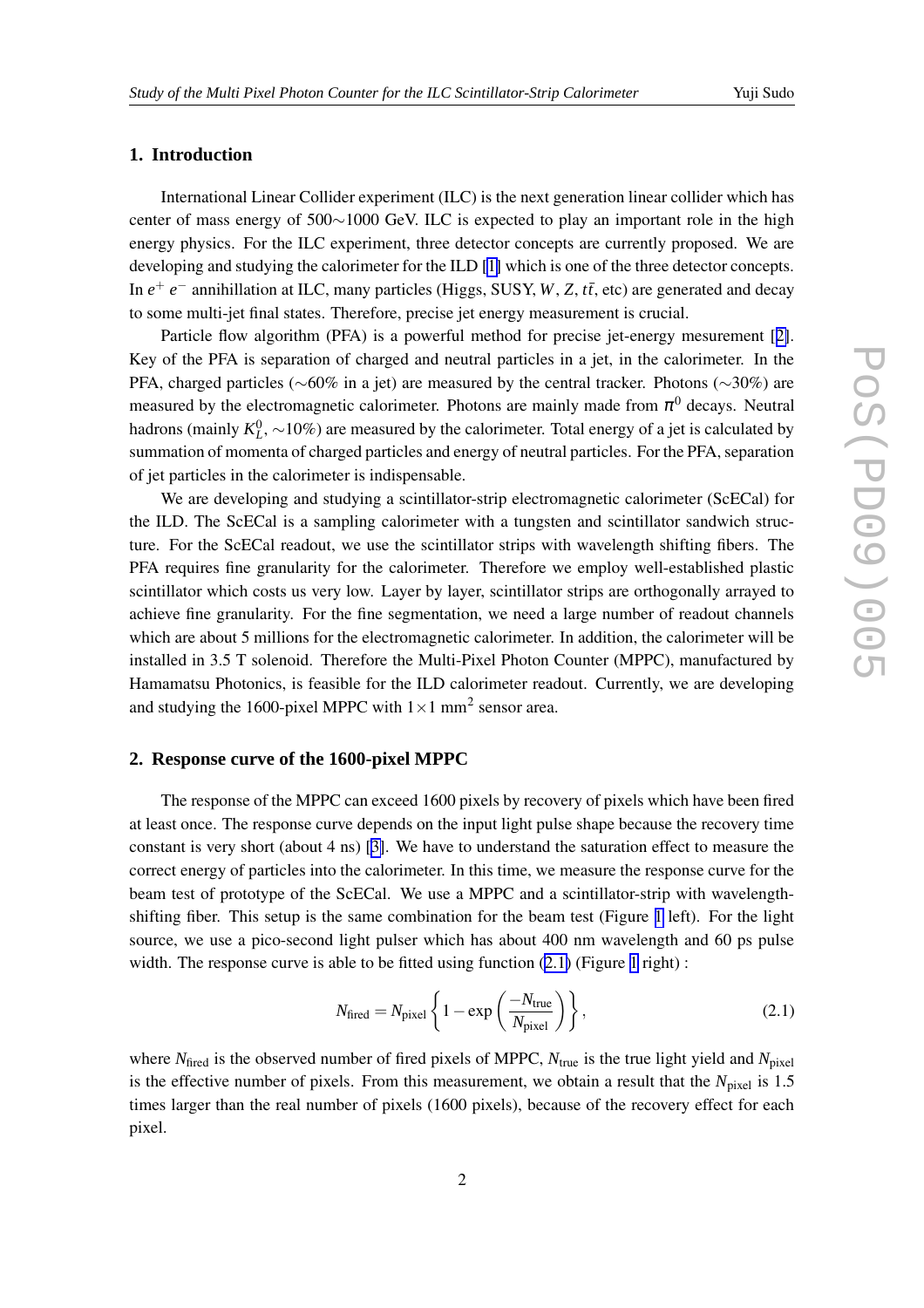<span id="page-2-0"></span>

**Figure 1:** The left figure shows the setup of the measurement for response curve. The right plot shows the measured data (black points) which is fitted with function ([2.1](#page-1-0)) (red line).

We make a simulation for the response of MPPC to confirm our understanding. To make the simulation, we have to evaluate quantitatively the following parameters for MPPC : recovery time constant, photon detection effeciency, probability of cross-talk and after pulsing. We have already had these values from our measurements [\[3,](#page-5-0) [4\]](#page-5-0). It is also important to take the pulse shape of the input light into acoount. We compare simulated MPPC outputs to real data using LED for the light source. The left plot of Figure 2 shows the response for low intensity input light yield with noise which comes from electronics. In this plot, the horizontal axis is MPPC output in unit of ADC count and the vertical axis shows number of events. The right plot of Figure 2 shows the response curve for high intensity input light yield. In this plot, the horizontal axis is input light yield and the vertical axis shows MPPC output in unit of fired pixel. The simulation is in good agreement with the measured data. For further improvement, we need to optimize the shape of the input light pulse and to precisely evaluate properties of the MPPC.



**Figure 2:** These plots show measured data and simulated data for outputs of MPPC. The left plot shows ADC distribution for a few photons. The right plot shows response curve of the MPPC. In the right plot, the horizontal axis is input light yield in unit of photoelectron (p.e.).

#### **3. Study of the irradiation effect for 1600-pixel MPPC**

It is important to know radiation tolerance in order to estimate the life time of the calorimeter under the environment at ILC. We make two different irradiation tests for the MPPC. The first test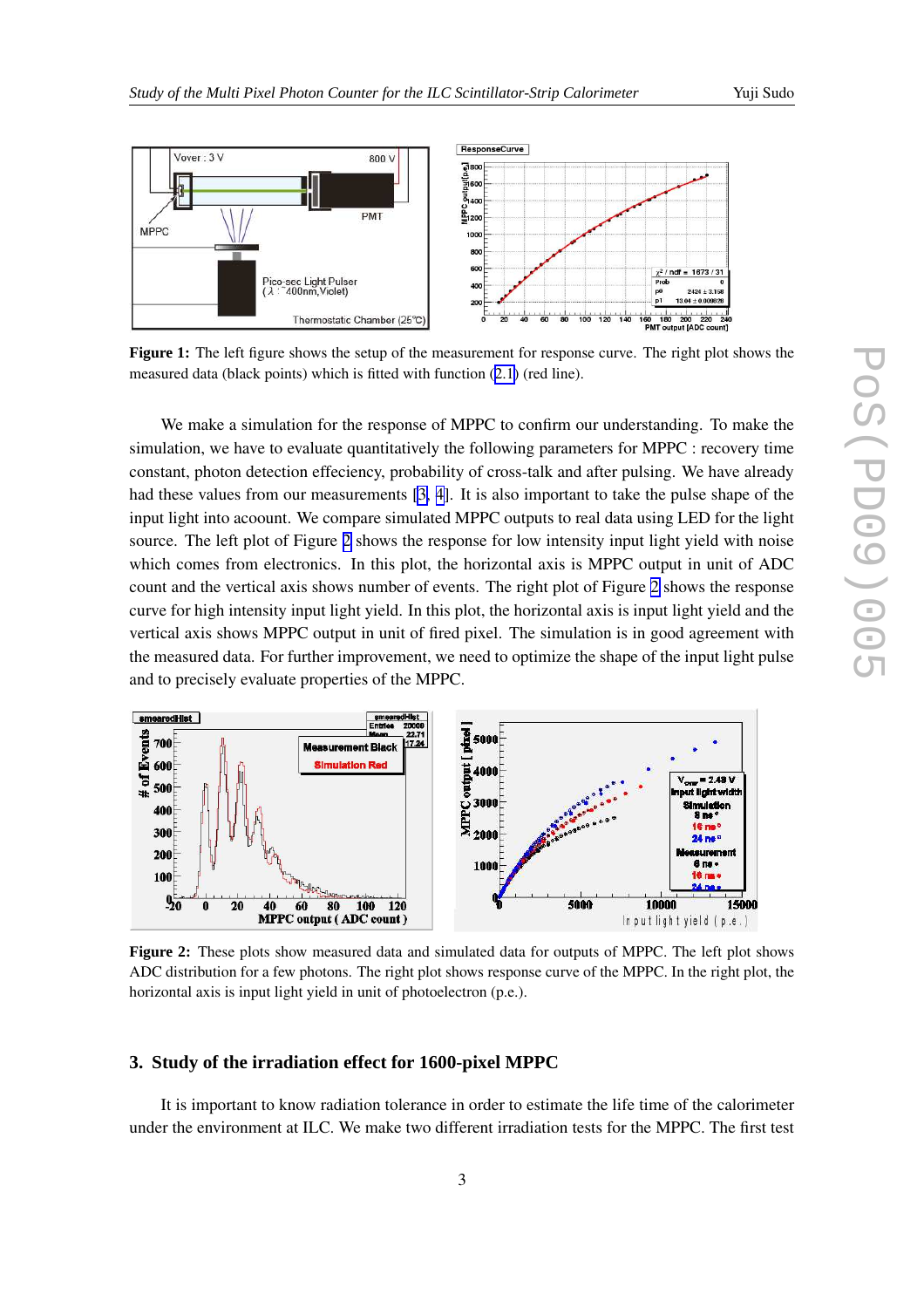is  $\gamma$ -ray irradiation with <sup>60</sup>Co source. The second test is neutron irradiation with a reactor YAYOI at the university of Tokyo. For the γ-ray, the prospective damage is charge accumulation on the oxidized layer. On the other hand, for the neutron irradiation, increasing lattice defect in silicon bulk is expected.

### **3.1** γ**-ray irradiation**

We have a γ-ray irradiation test with  ${}^{60}Co$  source at Tokyo Institute of Technology. We test with three dose amounts of 30, 60 and 120 Gy. Each sample is irradiated with 10 Gy/hour.

During irradiation, we measure the current with applied voltage. For 30 and 60 Gy irradiated samples, the current are runnning constantly because MPPC samples are just counting the number of γ-rays from <sup>60</sup>Co source. As it is found in Figure 3, 120 Gy irradiated sample shows a drastic change at about 90 Gy. It seems that some fatal damage has occurred at 90 Gy.

After γ-ray irradiation, we measure leakage current, noise rate, probability of corss-talk, gain and response curve. The leakage current and noise rate (Figure 4) are increased depending on total amount of irradiation. For ScECal, the noise rate should be less than 1 MHz, while 60 Gy irradiated sample exceeds 1 MHz with high applied voltage. There seems no significant change on cross-talk probability by irradiation. For the 120 Gy sample, we can't measure the noise rate and cross-talk probability because dark count rate is too high. Gain and response curve (Figure [5\)](#page-4-0) haven't changed by γ-ray irradiation. We take infrared pictures to see the hot spots which always let out noise (Figure [6\)](#page-4-0). It seems that the number of hot spots has increased by γ-ray irradiation. The hot spots only appear on the thick oxidized part which are along the bias line.

Although noise rate has increaced by  $\gamma$ -ray irradiation, the MPPC is still working as a photoncounting device.



**Figure 3:** This plot shows the current during γray irradiation with  ${}^{60}Co$ .



**Figure 4:** This plot shows the result of measurement for noise rate. Black, red and blue points show rusults of before irradiation, after 30 Gy and 60 Gy irradiation, respectively.

#### **3.2 Neutron irradiation**

We have a neutron irradiation test with four amounts of dose, namely,  $1.2 \times 10^8$ ,  $1.2 \times 10^9$ ,  $1.2 \times 10^{10}$ ,  $1.2 \times 10^{11}$  neutron/cm<sup>2</sup>, respectively. These numbers are converted to the dose of 1 MeV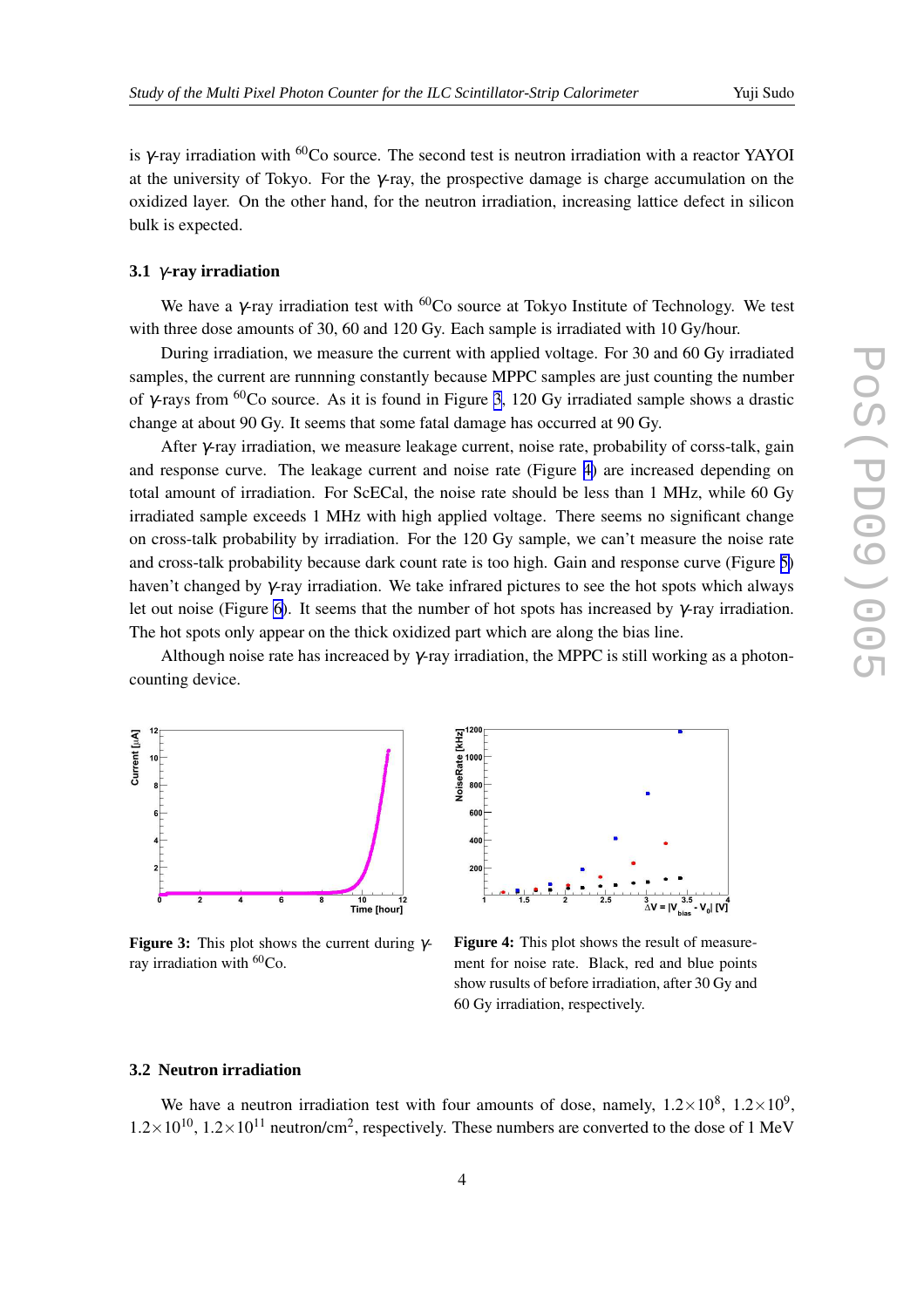<span id="page-4-0"></span>

**Figure 5:** This plot shows the result of measurement for response curve. Black, red, blue and pink points show rusults of before irradiation, after 30 Gy, 60 Gy and 120 Gy irradiation, respectively.

**Figure 6:** This is the infrared picture. Red points

show hot spots.

neutrons. We measure some properties before irradiation and after 2 days and after 40 days from irradiation.

As the results of neutron irradiation, the leakage current and noise rate have increased (Figure 7 left). We observe that the leakage current and noise rate have decreased after 40 days from those measured immidiately after irradiation. An annealing effect is observed for samples which are irradiated more than 10<sup>9</sup> neutron/cm<sup>2</sup>. But for  $1.2 \times 10^9$  neutron/cm<sup>2</sup> sample still has higher noise rate than 1 MHz. On the other hand, cross-talk probability, gain, shape of response curve and resolution of output are not changed. These results show that MPPC is still working after neutron irradiation. We also take infrared pictures to see the hot spots (Figure 7 right). In this case, hot spots appear only inside of the sensitive area.





**Figure** 7: The left plot shows the result of noise rate measurement. Black, red, blue and green points show results of before irradiation, after  $10^8$ ,  $10^9$ , and  $10^{10}$  neutron/cm<sup>2</sup> irradiation, respectively. Opening circles, circles and squares show measured points before irradiation, after 2 days and after 40 days. The right figure shows the infrared picture for the  $10^{11}$  neutron/cm<sup>2</sup> irradiated sample.

#### **4. Summary**

We have to understand the saturation effect of 1600-pixel MPPC to measure correct energy of